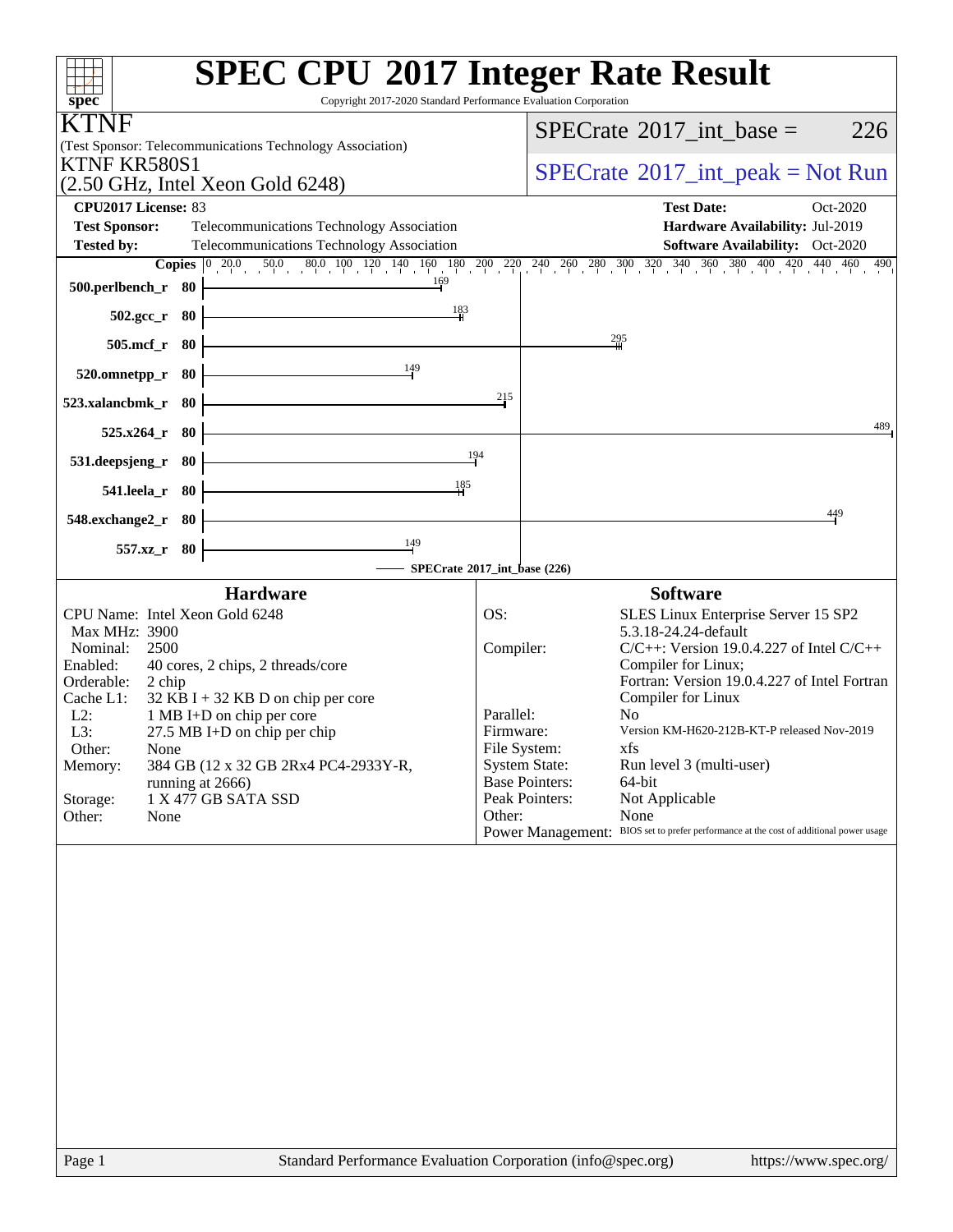# **[spec](http://www.spec.org/)**

# **[SPEC CPU](http://www.spec.org/auto/cpu2017/Docs/result-fields.html#SPECCPU2017IntegerRateResult)[2017 Integer Rate Result](http://www.spec.org/auto/cpu2017/Docs/result-fields.html#SPECCPU2017IntegerRateResult)**

Copyright 2017-2020 Standard Performance Evaluation Corporation

#### KTNF

(Test Sponsor: Telecommunications Technology Association)

 $SPECTate@2017\_int\_base = 226$ 

**[CPU2017 License:](http://www.spec.org/auto/cpu2017/Docs/result-fields.html#CPU2017License)** 83 **[Test Date:](http://www.spec.org/auto/cpu2017/Docs/result-fields.html#TestDate)** Oct-2020 **[Test Sponsor:](http://www.spec.org/auto/cpu2017/Docs/result-fields.html#TestSponsor)** Telecommunications Technology Association **[Hardware Availability:](http://www.spec.org/auto/cpu2017/Docs/result-fields.html#HardwareAvailability)** Jul-2019 **[Tested by:](http://www.spec.org/auto/cpu2017/Docs/result-fields.html#Testedby)** Telecommunications Technology Association **[Software Availability:](http://www.spec.org/auto/cpu2017/Docs/result-fields.html#SoftwareAvailability)** Oct-2020

| KTNF KR580S1                                       | $\sqrt{\text{SPECrate}^{\circ 2017} \cdot \text{int\_peak}} = \text{Not Run}$ |
|----------------------------------------------------|-------------------------------------------------------------------------------|
| $(2.50 \text{ GHz}, \text{Intel Xeon Gold } 6248)$ |                                                                               |

### **[Results Table](http://www.spec.org/auto/cpu2017/Docs/result-fields.html#ResultsTable)**

|                                          | <b>Base</b>    |                |       |                |              | <b>Peak</b>    |            |               |                |              |                |              |                |              |
|------------------------------------------|----------------|----------------|-------|----------------|--------------|----------------|------------|---------------|----------------|--------------|----------------|--------------|----------------|--------------|
| <b>Benchmark</b>                         | <b>Copies</b>  | <b>Seconds</b> | Ratio | <b>Seconds</b> | <b>Ratio</b> | <b>Seconds</b> | Ratio      | <b>Copies</b> | <b>Seconds</b> | <b>Ratio</b> | <b>Seconds</b> | <b>Ratio</b> | <b>Seconds</b> | <b>Ratio</b> |
| 500.perlbench_r                          | 80             | 754            | 169   | 753            | 169          | 754            | 169        |               |                |              |                |              |                |              |
| $502.\text{gcc\_r}$                      | 80             | 623            | 182   | 619            | 183          | 614            | 185        |               |                |              |                |              |                |              |
| $505$ .mcf r                             | 80             | 435            | 297   | 440            | 294          | 438            | 295        |               |                |              |                |              |                |              |
| 520.omnetpp_r                            | 80             | 708            | 148   | 706            | 149          | 707            | <u>149</u> |               |                |              |                |              |                |              |
| 523.xalancbmk r                          | 80             | 394            | 215   | 394            | 215          | 395            | 214        |               |                |              |                |              |                |              |
| 525.x264 r                               | 80             | 286            | 489   | 286            | 489          | 286            | 489        |               |                |              |                |              |                |              |
| 531.deepsjeng_r                          | 80             | 473            | 194   | 473            | 194          | 474            | 193        |               |                |              |                |              |                |              |
| 541.leela_r                              | 80             | 729            | 182   | 718            | 185          | 716            | 185        |               |                |              |                |              |                |              |
| 548.exchange2_r                          | 80             | 467            | 449   | 466            | 449          | 467            | 449        |               |                |              |                |              |                |              |
| 557.xz                                   | 80             | 579            | 149   | 581            | 149          | 580            | 149        |               |                |              |                |              |                |              |
| $SPECrate^{\circledcirc}2017$ int base = | 226            |                |       |                |              |                |            |               |                |              |                |              |                |              |
| $SPECrate^{\circ}2017$ int peak =        | <b>Not Run</b> |                |       |                |              |                |            |               |                |              |                |              |                |              |

Results appear in the [order in which they were run](http://www.spec.org/auto/cpu2017/Docs/result-fields.html#RunOrder). Bold underlined text [indicates a median measurement](http://www.spec.org/auto/cpu2017/Docs/result-fields.html#Median).

#### **[Submit Notes](http://www.spec.org/auto/cpu2017/Docs/result-fields.html#SubmitNotes)**

The config file option 'submit' was used.

#### **[Environment Variables Notes](http://www.spec.org/auto/cpu2017/Docs/result-fields.html#EnvironmentVariablesNotes)**

Environment variables set by runcpu before the start of the run: LD\_LIBRARY\_PATH =

 "/home/spec/cpu2017/ia32:/home/spec/cpu2017/intel64:/home/spec/cpu2017/j e5.0.1-32:/home/spec/cpu2017/je5.0.1-64"

#### **[General Notes](http://www.spec.org/auto/cpu2017/Docs/result-fields.html#GeneralNotes)**

Environment variables set by runcpu before the start of the run: LD\_LIBRARY\_PATH = "/home/spec/cpu2017/ia32 :/home/spec/cpu2017/intel64 :/home/spec/cpu2017/je5.0.1-32 :/home/spec/cpu2017/je5.0.1-64" NA: The test sponsor attests, as of date of publication, that CVE-2017-5754 (Meltdown) is mitigated in the system as tested and documented. Yes: The test sponsor attests, as of date of publication, that CVE-2017-5753 (Spectre variant 1) is mitigated in the system as tested and documented. Yes: The test sponsor attests, as of date of publication, that CVE-2017-5715 (Spectre variant 2) is mitigated in the system as tested and documented. Console Redirection -> Disabled SR-IOV Support -> Disabled IMC Interleaving -> 1-way Interleave

**(Continued on next page)**

| Page 2 | Standard Performance Evaluation Corporation (info@spec.org) | https://www.spec.org/ |
|--------|-------------------------------------------------------------|-----------------------|
|--------|-------------------------------------------------------------|-----------------------|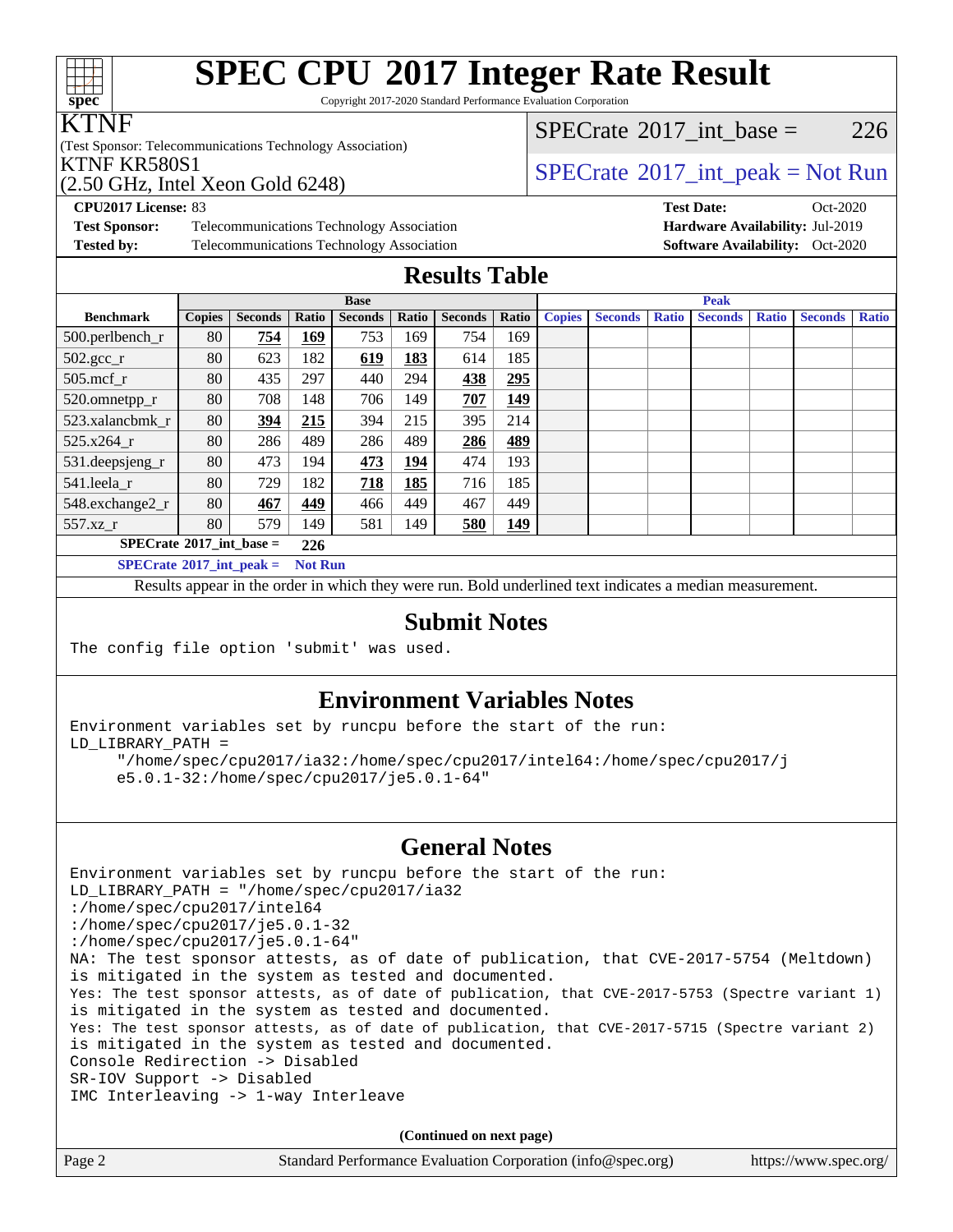

# **[SPEC CPU](http://www.spec.org/auto/cpu2017/Docs/result-fields.html#SPECCPU2017IntegerRateResult)[2017 Integer Rate Result](http://www.spec.org/auto/cpu2017/Docs/result-fields.html#SPECCPU2017IntegerRateResult)**

Copyright 2017-2020 Standard Performance Evaluation Corporation

#### KTNF

(Test Sponsor: Telecommunications Technology Association) (2.50 GHz, Intel Xeon Gold 6248)

[SPECrate](http://www.spec.org/auto/cpu2017/Docs/result-fields.html#SPECrate2017intbase)®2017 int\_base =  $226$ 

**[Test Sponsor:](http://www.spec.org/auto/cpu2017/Docs/result-fields.html#TestSponsor)** Telecommunications Technology Association **[Hardware Availability:](http://www.spec.org/auto/cpu2017/Docs/result-fields.html#HardwareAvailability)** Jul-2019 **[Tested by:](http://www.spec.org/auto/cpu2017/Docs/result-fields.html#Testedby)** Telecommunications Technology Association **[Software Availability:](http://www.spec.org/auto/cpu2017/Docs/result-fields.html#SoftwareAvailability)** Oct-2020

### KTNF KR580S1<br>  $SPECTU<sub>2</sub>$  So CIL Intel Year Gald 6248)

**[CPU2017 License:](http://www.spec.org/auto/cpu2017/Docs/result-fields.html#CPU2017License)** 83 **[Test Date:](http://www.spec.org/auto/cpu2017/Docs/result-fields.html#TestDate)** Oct-2020

#### **[General Notes \(Continued\)](http://www.spec.org/auto/cpu2017/Docs/result-fields.html#GeneralNotes)**

PassThrough DMA -> Enable Intel VT for Directed I/O(VT-d) -> Enable ATS -> Enable Posted Interrupt -> Enable Coherency Support(Non-Isoch) -> Enable CPU P State Control -> Energy Efficient Turbo -> Enable Package C State Control -> Package C State -> C0/C1 State

#### **[Platform Notes](http://www.spec.org/auto/cpu2017/Docs/result-fields.html#PlatformNotes)**

Page 3 Standard Performance Evaluation Corporation [\(info@spec.org\)](mailto:info@spec.org) <https://www.spec.org/> Sysinfo program /home/spec/cpu2017/bin/sysinfo Rev: r6365 of 2019-08-21 295195f888a3d7edb1e6e46a485a0011 running on speck1 Fri Oct 30 15:52:07 2020 SUT (System Under Test) info as seen by some common utilities. For more information on this section, see <https://www.spec.org/cpu2017/Docs/config.html#sysinfo> From /proc/cpuinfo model name : Intel(R) Xeon(R) Gold 6248 CPU @ 2.50GHz 2 "physical id"s (chips) 80 "processors" cores, siblings (Caution: counting these is hw and system dependent. The following excerpts from /proc/cpuinfo might not be reliable. Use with caution.) cpu cores : 20 siblings : 40 physical 0: cores 0 1 2 3 4 8 9 10 11 12 16 17 18 19 20 24 25 26 27 28 physical 1: cores 0 1 2 3 4 8 9 10 11 12 16 17 18 19 20 24 25 26 27 28 From lscpu: Architecture: x86\_64 CPU op-mode(s): 32-bit, 64-bit Byte Order: Little Endian Address sizes: 46 bits physical, 48 bits virtual  $CPU(s):$  80 On-line CPU(s) list: 0-79 Thread(s) per core: 2 Core(s) per socket: 20 Socket(s): 2 NUMA node(s): 4 Vendor ID: GenuineIntel CPU family: 6 Model: 85 Model name: Intel(R) Xeon(R) Gold 6248 CPU @ 2.50GHz Stepping: 7 **(Continued on next page)**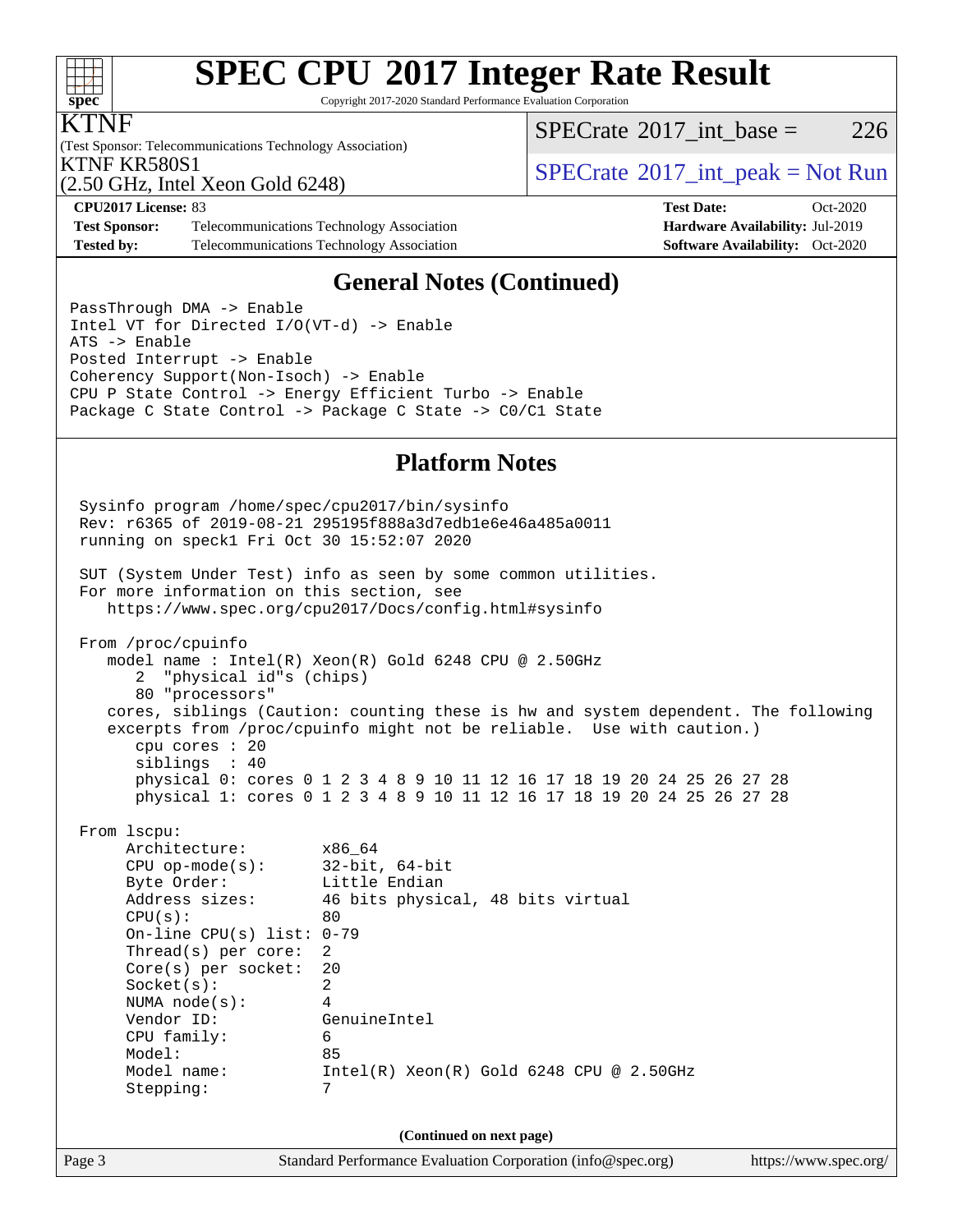

## **[SPEC CPU](http://www.spec.org/auto/cpu2017/Docs/result-fields.html#SPECCPU2017IntegerRateResult)[2017 Integer Rate Result](http://www.spec.org/auto/cpu2017/Docs/result-fields.html#SPECCPU2017IntegerRateResult)**

Copyright 2017-2020 Standard Performance Evaluation Corporation

KTNF

(Test Sponsor: Telecommunications Technology Association)

 $SPECTate@2017_int\_base = 226$ 

(2.50 GHz, Intel Xeon Gold 6248)

KTNF KR580S1<br>(2.50 GHz, Intel Xeon Gold 6248) [SPECrate](http://www.spec.org/auto/cpu2017/Docs/result-fields.html#SPECrate2017intpeak)®[2017\\_int\\_peak = N](http://www.spec.org/auto/cpu2017/Docs/result-fields.html#SPECrate2017intpeak)ot Run

**[CPU2017 License:](http://www.spec.org/auto/cpu2017/Docs/result-fields.html#CPU2017License)** 83 **[Test Date:](http://www.spec.org/auto/cpu2017/Docs/result-fields.html#TestDate)** Oct-2020

**[Test Sponsor:](http://www.spec.org/auto/cpu2017/Docs/result-fields.html#TestSponsor)** Telecommunications Technology Association **[Hardware Availability:](http://www.spec.org/auto/cpu2017/Docs/result-fields.html#HardwareAvailability)** Jul-2019 [Tested by:](http://www.spec.org/auto/cpu2017/Docs/result-fields.html#Testedby) Telecommunications Technology Association **[Software Availability:](http://www.spec.org/auto/cpu2017/Docs/result-fields.html#SoftwareAvailability)** Oct-2020

#### **[Platform Notes \(Continued\)](http://www.spec.org/auto/cpu2017/Docs/result-fields.html#PlatformNotes)**

| CPU MHz:<br>$CPU$ $max$ $MHz$ :<br>CPU min MHz:<br>BogoMIPS:<br>Virtualization:<br>L1d cache:<br>Lli cache:<br>$L2$ cache:<br>L3 cache:<br>NUMA nodel CPU(s):<br>NUMA $node2$ $CPU(s):$<br>NUMA $node3$ $CPU(s):$<br>Flaqs: | 3260.843<br>3900.0000<br>1000.0000<br>5000.00<br>$VT - x$<br>32K<br>32K<br>1024K<br>28160K<br>NUMA node0 CPU(s): 0-2,5,6,10-12,15,16,40-42,45,46,50-52,55,56<br>3, 4, 7-9, 13, 14, 17-19, 43, 44, 47-49, 53, 54, 57-59<br>20-22, 25, 26, 30-32, 35, 36, 60-62, 65, 66, 70-72, 75, 76<br>23, 24, 27–29, 33, 34, 37–39, 63, 64, 67–69, 73, 74, 77–79<br>fpu vme de pse tsc msr pae mce cx8 apic sep mtrr pge mca cmov<br>pat pse36 clflush dts acpi mmx fxsr sse sse2 ss ht tm pbe syscall nx pdpelgb rdtscp<br>lm constant_tsc art arch_perfmon pebs bts rep_good nopl xtopology nonstop_tsc cpuid<br>aperfmperf pni pclmulqdq dtes64 monitor ds_cpl vmx smx est tm2 ssse3 sdbg fma cx16<br>xtpr pdcm pcid dca sse4_1 sse4_2 x2apic movbe popcnt tsc_deadline_timer aes xsave<br>avx f16c rdrand lahf_lm abm 3dnowprefetch cpuid_fault epb cat_13 cdp_13<br>invpcid_single intel_ppin ssbd mba ibrs ibpb stibp ibrs_enhanced tpr_shadow vnmi |  |  |  |  |  |
|-----------------------------------------------------------------------------------------------------------------------------------------------------------------------------------------------------------------------------|---------------------------------------------------------------------------------------------------------------------------------------------------------------------------------------------------------------------------------------------------------------------------------------------------------------------------------------------------------------------------------------------------------------------------------------------------------------------------------------------------------------------------------------------------------------------------------------------------------------------------------------------------------------------------------------------------------------------------------------------------------------------------------------------------------------------------------------------------------------------------------------------------------------------------------------------|--|--|--|--|--|
|                                                                                                                                                                                                                             | flexpriority ept vpid ept_ad fsgsbase tsc_adjust bmil hle avx2 smep bmi2 erms<br>invpcid rtm cqm mpx rdt_a avx512f avx512dq rdseed adx smap clflushopt clwb intel_pt                                                                                                                                                                                                                                                                                                                                                                                                                                                                                                                                                                                                                                                                                                                                                                        |  |  |  |  |  |
|                                                                                                                                                                                                                             | avx512cd avx512bw avx512vl xsaveopt xsavec xgetbvl xsaves cqm_llc cqm_occup_llc<br>cqm_mbm_total cqm_mbm_local dtherm ida arat pln pts hwp hwp_act_window hwp_epp<br>hwp_pkg_req pku ospke avx512_vnni md_clear flush_lld arch_capabilities                                                                                                                                                                                                                                                                                                                                                                                                                                                                                                                                                                                                                                                                                                 |  |  |  |  |  |
| /proc/cpuinfo cache data<br>cache size : 28160 KB                                                                                                                                                                           |                                                                                                                                                                                                                                                                                                                                                                                                                                                                                                                                                                                                                                                                                                                                                                                                                                                                                                                                             |  |  |  |  |  |
| physical chip.<br>$available: 4 nodes (0-3)$<br>node 0 size: 95265 MB                                                                                                                                                       | From numactl --hardware WARNING: a numactl 'node' might or might not correspond to a<br>node 0 cpus: 0 1 2 5 6 10 11 12 15 16 40 41 42 45 46 50 51 52 55 56                                                                                                                                                                                                                                                                                                                                                                                                                                                                                                                                                                                                                                                                                                                                                                                 |  |  |  |  |  |
| node 0 free: 86456 MB                                                                                                                                                                                                       | node 1 cpus: 3 4 7 8 9 13 14 17 18 19 43 44 47 48 49 53 54 57 58 59                                                                                                                                                                                                                                                                                                                                                                                                                                                                                                                                                                                                                                                                                                                                                                                                                                                                         |  |  |  |  |  |
| node 1 size: 96729 MB<br>node 1 free: 91860 MB                                                                                                                                                                              |                                                                                                                                                                                                                                                                                                                                                                                                                                                                                                                                                                                                                                                                                                                                                                                                                                                                                                                                             |  |  |  |  |  |
| node 2 size: 96763 MB                                                                                                                                                                                                       | node 2 cpus: 20 21 22 25 26 30 31 32 35 36 60 61 62 65 66 70 71 72 75 76                                                                                                                                                                                                                                                                                                                                                                                                                                                                                                                                                                                                                                                                                                                                                                                                                                                                    |  |  |  |  |  |
| node 2 free: 79164 MB<br>node 3 size: 96525 MB<br>node 3 free: 83562 MB<br>node distances:                                                                                                                                  | node 3 cpus: 23 24 27 28 29 33 34 37 38 39 63 64 67 68 69 73 74 77 78 79                                                                                                                                                                                                                                                                                                                                                                                                                                                                                                                                                                                                                                                                                                                                                                                                                                                                    |  |  |  |  |  |
| node 0<br>$\overline{1}$<br>-2<br>3<br>11<br>0:<br>10<br>21<br>21                                                                                                                                                           |                                                                                                                                                                                                                                                                                                                                                                                                                                                                                                                                                                                                                                                                                                                                                                                                                                                                                                                                             |  |  |  |  |  |
| (Continued on next page)                                                                                                                                                                                                    |                                                                                                                                                                                                                                                                                                                                                                                                                                                                                                                                                                                                                                                                                                                                                                                                                                                                                                                                             |  |  |  |  |  |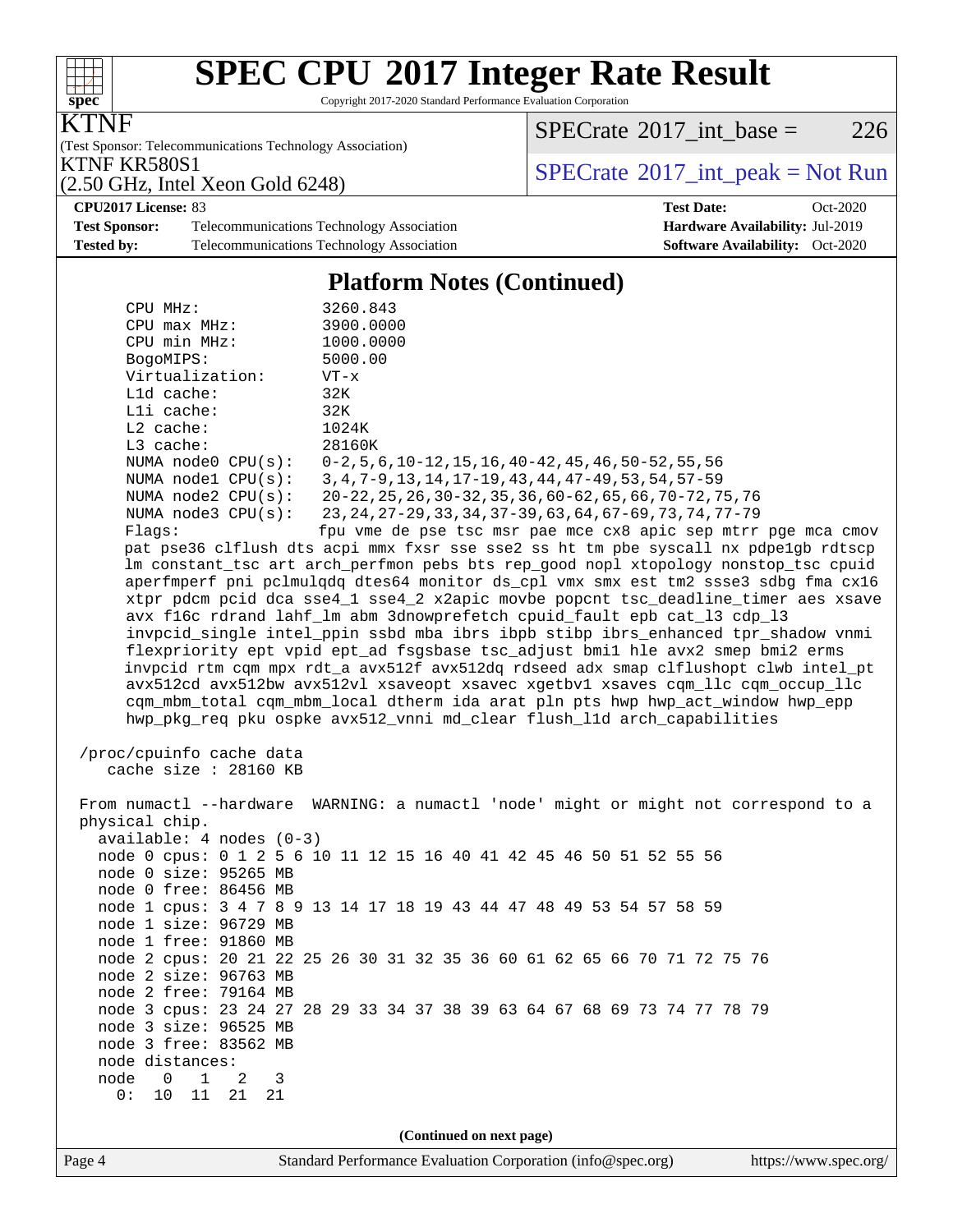| <b>SPEC CPU®2017 Integer Rate Result</b><br>Copyright 2017-2020 Standard Performance Evaluation Corporation<br>$spec^*$                             |                                                                         |
|-----------------------------------------------------------------------------------------------------------------------------------------------------|-------------------------------------------------------------------------|
| ľNF<br>(Test Sponsor: Telecommunications Technology Association)                                                                                    | $SPECrate^{\circledast}2017$ int base =<br>226                          |
| KTNF KR580S1<br>$(2.50 \text{ GHz}, \text{Intel Xeon Gold } 6248)$                                                                                  | $SPECTate@2017_int\_peak = Not Run$                                     |
| CPU2017 License: 83                                                                                                                                 | <b>Test Date:</b><br>Oct-2020                                           |
| <b>Test Sponsor:</b><br>Telecommunications Technology Association<br><b>Tested by:</b><br>Telecommunications Technology Association                 | Hardware Availability: Jul-2019<br>Software Availability: Oct-2020      |
|                                                                                                                                                     |                                                                         |
| <b>Platform Notes (Continued)</b>                                                                                                                   |                                                                         |
| 1:<br>11 10<br>21<br>-21                                                                                                                            |                                                                         |
| 2:<br>21<br>21<br>11<br>10<br>3:<br>21<br>21 11<br>10                                                                                               |                                                                         |
|                                                                                                                                                     |                                                                         |
| From /proc/meminfo<br>MemTotal:<br>394530548 kB                                                                                                     |                                                                         |
| HugePages_Total:<br>0                                                                                                                               |                                                                         |
| Hugepagesize:<br>2048 kB                                                                                                                            |                                                                         |
| From /etc/*release* /etc/*version*                                                                                                                  |                                                                         |
| os-release:                                                                                                                                         |                                                                         |
| NAME="SLES"<br>$VERSION = "15-SP2"$                                                                                                                 |                                                                         |
| VERSION_ID="15.2"                                                                                                                                   |                                                                         |
| PRETTY_NAME="SUSE Linux Enterprise Server 15 SP2"                                                                                                   |                                                                         |
| ID="sles"<br>ID LIKE="suse"                                                                                                                         |                                                                         |
| $ANSI$ _COLOR="0;32"                                                                                                                                |                                                                         |
| CPE_NAME="cpe:/o:suse:sles:15:sp2"                                                                                                                  |                                                                         |
| uname $-a$ :<br>Linux speck1 5.3.18-24.24-default #1 SMP Tue Oct 6 06:49:22 UTC 2020 (a291df1) x86_64                                               |                                                                         |
| x86_64 x86_64 GNU/Linux                                                                                                                             |                                                                         |
| Kernel self-reported vulnerability status:                                                                                                          |                                                                         |
| itlb_multihit:                                                                                                                                      | KVM: Mitigation: VMX disabled                                           |
| CVE-2018-3620 (L1 Terminal Fault):<br>Microarchitectural Data Sampling:                                                                             | Not affected<br>Not affected                                            |
| CVE-2017-5754 (Meltdown):                                                                                                                           | Not affected                                                            |
| CVE-2018-3639 (Speculative Store Bypass): Mitigation: Speculative Store Bypass disabled                                                             | via prctl and seccomp                                                   |
| CVE-2017-5753 (Spectre variant 1):                                                                                                                  | Mitigation: usercopy/swapgs barriers and __user<br>pointer sanitization |
| $CVE-2017-5715$ (Spectre variant 2):<br>RSB filling                                                                                                 | Mitigation: Enhanced IBRS, IBPB: conditional,                           |
| Not affected<br>srbds:                                                                                                                              |                                                                         |
| tsx_async_abort:                                                                                                                                    | Mitigation: Clear CPU buffers; SMT vulnerable                           |
| run-level 3 2020-10-29 13:58                                                                                                                        |                                                                         |
| SPEC is set to: /home/spec/cpu2017<br>Type Size Used Avail Use% Mounted on<br>Filesystem<br>$/\text{dev/sda}$ 3<br>477G 121G 357G 26% / home<br>xfs |                                                                         |
| From /sys/devices/virtual/dmi/id<br>American Megatrends Inc. KM-H620-212B-KT-P 11/28/2019<br>BIOS:                                                  |                                                                         |
| (Continued on next page)                                                                                                                            |                                                                         |
| Page 5<br>Standard Performance Evaluation Corporation (info@spec.org)                                                                               | https://www.spec.org/                                                   |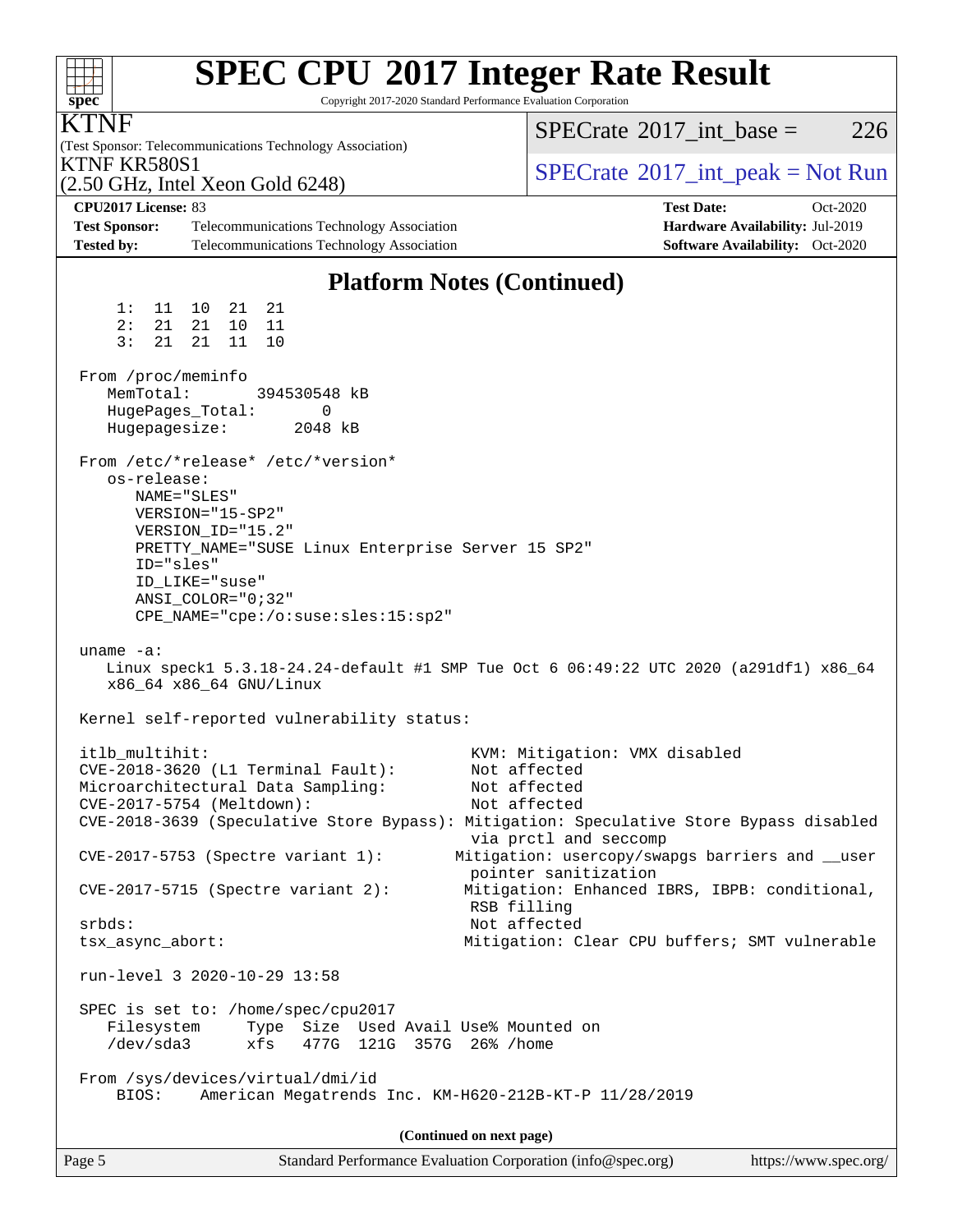#### **[SPEC CPU](http://www.spec.org/auto/cpu2017/Docs/result-fields.html#SPECCPU2017IntegerRateResult)[2017 Integer Rate Result](http://www.spec.org/auto/cpu2017/Docs/result-fields.html#SPECCPU2017IntegerRateResult)**  $+\ +$ **[spec](http://www.spec.org/)** Copyright 2017-2020 Standard Performance Evaluation Corporation KTNF [SPECrate](http://www.spec.org/auto/cpu2017/Docs/result-fields.html#SPECrate2017intbase)<sup>®</sup>2017 int base = 226 (Test Sponsor: Telecommunications Technology Association) KTNF KR580S1<br>  $SPECTIR$  Jatel Year Gald 6248) (2.50 GHz, Intel Xeon Gold 6248) **[CPU2017 License:](http://www.spec.org/auto/cpu2017/Docs/result-fields.html#CPU2017License)** 83 **[Test Date:](http://www.spec.org/auto/cpu2017/Docs/result-fields.html#TestDate)** Oct-2020 **[Test Sponsor:](http://www.spec.org/auto/cpu2017/Docs/result-fields.html#TestSponsor)** Telecommunications Technology Association **[Hardware Availability:](http://www.spec.org/auto/cpu2017/Docs/result-fields.html#HardwareAvailability)** Jul-2019 **[Tested by:](http://www.spec.org/auto/cpu2017/Docs/result-fields.html#Testedby)** Telecommunications Technology Association **[Software Availability:](http://www.spec.org/auto/cpu2017/Docs/result-fields.html#SoftwareAvailability)** Oct-2020 **[Platform Notes \(Continued\)](http://www.spec.org/auto/cpu2017/Docs/result-fields.html#PlatformNotes)** Vendor: KTNF Co.,Ltd Product: KM-H620 Additional information from dmidecode follows. WARNING: Use caution when you interpret this section. The 'dmidecode' program reads system data which is "intended to allow hardware to be accurately determined", but the intent may not be met, as there are frequent changes to hardware, firmware, and the "DMTF SMBIOS" standard. Memory: 12x Hynix HMA84GR7CJR4N-WM 32 GB 2 rank 2933 12x NO DIMM NO DIMM (End of data from sysinfo program) **[Compiler Version Notes](http://www.spec.org/auto/cpu2017/Docs/result-fields.html#CompilerVersionNotes)** ============================================================================== C  $\vert$  500.perlbench\_r(base) 502.gcc\_r(base) 505.mcf\_r(base) | 525.x264\_r(base) 557.xz\_r(base) ----------------------------------------------------------------------------- icc (ICC) 19.0.4.227 20190416 Copyright (C) 1985-2019 Intel Corporation. All rights reserved. ------------------------------------------------------------------------------ ============================================================================== C++ | 520.omnetpp  $r(base)$  523.xalancbmk  $r(base)$  531.deepsjeng  $r(base)$  | 541.leela\_r(base) ----------------------------------------------------------------------------- icpc (ICC) 19.0.4.227 20190416 Copyright (C) 1985-2019 Intel Corporation. All rights reserved. ------------------------------------------------------------------------------ ============================================================================== Fortran | 548.exchange2\_r(base) ----------------------------------------------------------------------------- ifort (IFORT) 19.0.4.227 20190416 Copyright (C) 1985-2019 Intel Corporation. All rights reserved. ------------------------------------------------------------------------------ **[Base Compiler Invocation](http://www.spec.org/auto/cpu2017/Docs/result-fields.html#BaseCompilerInvocation)** [C benchmarks](http://www.spec.org/auto/cpu2017/Docs/result-fields.html#Cbenchmarks): [icc -m64 -std=c11](http://www.spec.org/cpu2017/results/res2020q4/cpu2017-20201030-24335.flags.html#user_CCbase_intel_icc_64bit_c11_33ee0cdaae7deeeab2a9725423ba97205ce30f63b9926c2519791662299b76a0318f32ddfffdc46587804de3178b4f9328c46fa7c2b0cd779d7a61945c91cd35) [C++ benchmarks:](http://www.spec.org/auto/cpu2017/Docs/result-fields.html#CXXbenchmarks)

[icpc -m64](http://www.spec.org/cpu2017/results/res2020q4/cpu2017-20201030-24335.flags.html#user_CXXbase_intel_icpc_64bit_4ecb2543ae3f1412ef961e0650ca070fec7b7afdcd6ed48761b84423119d1bf6bdf5cad15b44d48e7256388bc77273b966e5eb805aefd121eb22e9299b2ec9d9)

**(Continued on next page)**

Page 6 Standard Performance Evaluation Corporation [\(info@spec.org\)](mailto:info@spec.org) <https://www.spec.org/>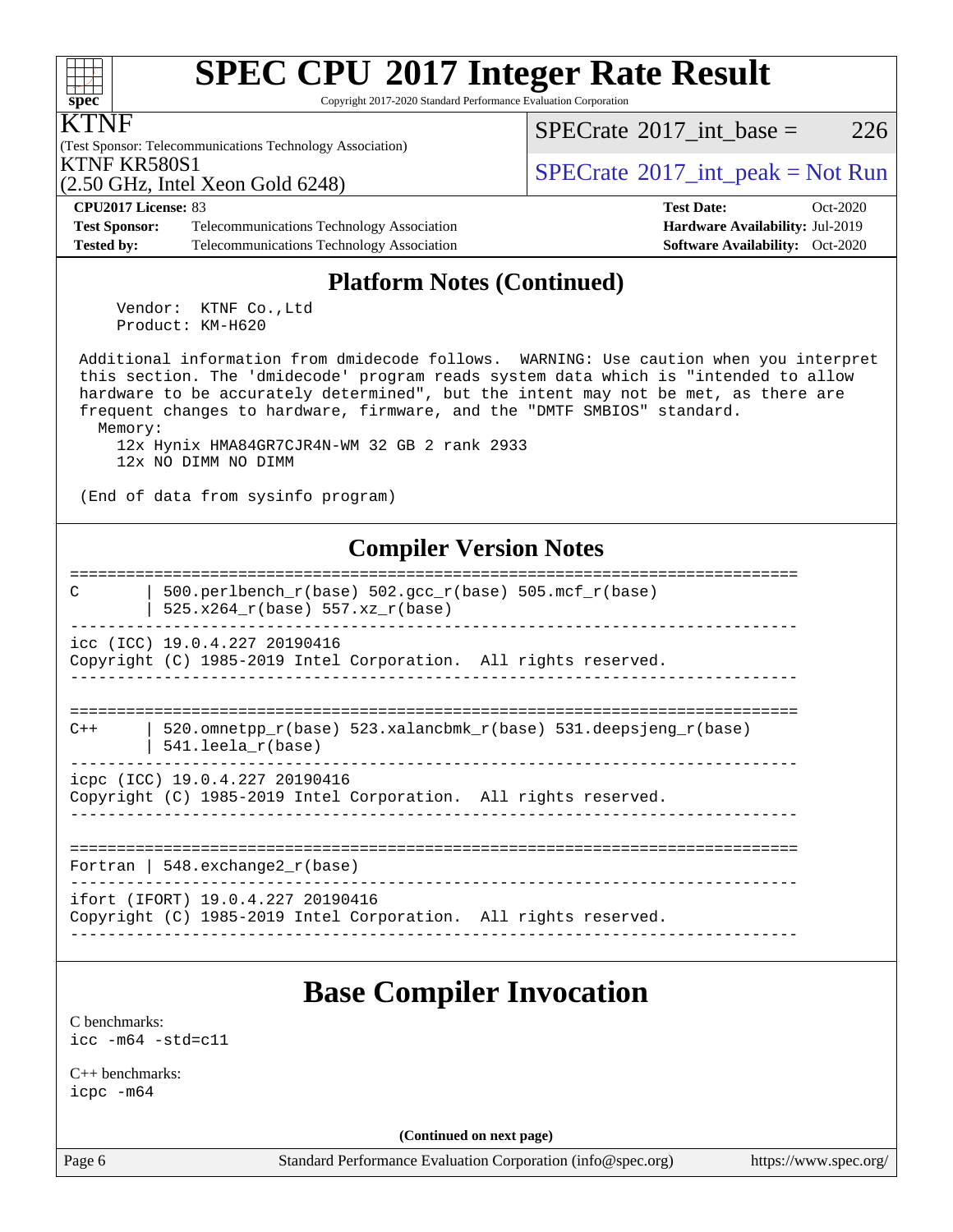

# **[SPEC CPU](http://www.spec.org/auto/cpu2017/Docs/result-fields.html#SPECCPU2017IntegerRateResult)[2017 Integer Rate Result](http://www.spec.org/auto/cpu2017/Docs/result-fields.html#SPECCPU2017IntegerRateResult)**

Copyright 2017-2020 Standard Performance Evaluation Corporation

#### KTNF

(Test Sponsor: Telecommunications Technology Association) (2.50 GHz, Intel Xeon Gold 6248)

 $SPECTate@2017\_int\_base = 226$ 

**[Test Sponsor:](http://www.spec.org/auto/cpu2017/Docs/result-fields.html#TestSponsor)** Telecommunications Technology Association **[Hardware Availability:](http://www.spec.org/auto/cpu2017/Docs/result-fields.html#HardwareAvailability)** Jul-2019 **[Tested by:](http://www.spec.org/auto/cpu2017/Docs/result-fields.html#Testedby)** Telecommunications Technology Association **[Software Availability:](http://www.spec.org/auto/cpu2017/Docs/result-fields.html#SoftwareAvailability)** Oct-2020

KTNF KR580S1<br>  $SPECTU<sub>2</sub>$  So CIL Intel Year Gald 6248)

**[CPU2017 License:](http://www.spec.org/auto/cpu2017/Docs/result-fields.html#CPU2017License)** 83 **[Test Date:](http://www.spec.org/auto/cpu2017/Docs/result-fields.html#TestDate)** Oct-2020

### **[Base Compiler Invocation \(Continued\)](http://www.spec.org/auto/cpu2017/Docs/result-fields.html#BaseCompilerInvocation)**

[Fortran benchmarks](http://www.spec.org/auto/cpu2017/Docs/result-fields.html#Fortranbenchmarks): [ifort -m64](http://www.spec.org/cpu2017/results/res2020q4/cpu2017-20201030-24335.flags.html#user_FCbase_intel_ifort_64bit_24f2bb282fbaeffd6157abe4f878425411749daecae9a33200eee2bee2fe76f3b89351d69a8130dd5949958ce389cf37ff59a95e7a40d588e8d3a57e0c3fd751)

### **[Base Portability Flags](http://www.spec.org/auto/cpu2017/Docs/result-fields.html#BasePortabilityFlags)**

 500.perlbench\_r: [-DSPEC\\_LP64](http://www.spec.org/cpu2017/results/res2020q4/cpu2017-20201030-24335.flags.html#b500.perlbench_r_basePORTABILITY_DSPEC_LP64) [-DSPEC\\_LINUX\\_X64](http://www.spec.org/cpu2017/results/res2020q4/cpu2017-20201030-24335.flags.html#b500.perlbench_r_baseCPORTABILITY_DSPEC_LINUX_X64) 502.gcc\_r: [-DSPEC\\_LP64](http://www.spec.org/cpu2017/results/res2020q4/cpu2017-20201030-24335.flags.html#suite_basePORTABILITY502_gcc_r_DSPEC_LP64) 505.mcf\_r: [-DSPEC\\_LP64](http://www.spec.org/cpu2017/results/res2020q4/cpu2017-20201030-24335.flags.html#suite_basePORTABILITY505_mcf_r_DSPEC_LP64) 520.omnetpp\_r: [-DSPEC\\_LP64](http://www.spec.org/cpu2017/results/res2020q4/cpu2017-20201030-24335.flags.html#suite_basePORTABILITY520_omnetpp_r_DSPEC_LP64) 523.xalancbmk\_r: [-DSPEC\\_LP64](http://www.spec.org/cpu2017/results/res2020q4/cpu2017-20201030-24335.flags.html#suite_basePORTABILITY523_xalancbmk_r_DSPEC_LP64) [-DSPEC\\_LINUX](http://www.spec.org/cpu2017/results/res2020q4/cpu2017-20201030-24335.flags.html#b523.xalancbmk_r_baseCXXPORTABILITY_DSPEC_LINUX) 525.x264\_r: [-DSPEC\\_LP64](http://www.spec.org/cpu2017/results/res2020q4/cpu2017-20201030-24335.flags.html#suite_basePORTABILITY525_x264_r_DSPEC_LP64) 531.deepsjeng\_r: [-DSPEC\\_LP64](http://www.spec.org/cpu2017/results/res2020q4/cpu2017-20201030-24335.flags.html#suite_basePORTABILITY531_deepsjeng_r_DSPEC_LP64) 541.leela\_r: [-DSPEC\\_LP64](http://www.spec.org/cpu2017/results/res2020q4/cpu2017-20201030-24335.flags.html#suite_basePORTABILITY541_leela_r_DSPEC_LP64) 548.exchange2\_r: [-DSPEC\\_LP64](http://www.spec.org/cpu2017/results/res2020q4/cpu2017-20201030-24335.flags.html#suite_basePORTABILITY548_exchange2_r_DSPEC_LP64) 557.xz\_r: [-DSPEC\\_LP64](http://www.spec.org/cpu2017/results/res2020q4/cpu2017-20201030-24335.flags.html#suite_basePORTABILITY557_xz_r_DSPEC_LP64)

### **[Base Optimization Flags](http://www.spec.org/auto/cpu2017/Docs/result-fields.html#BaseOptimizationFlags)**

#### [C benchmarks](http://www.spec.org/auto/cpu2017/Docs/result-fields.html#Cbenchmarks):

[-Wl,-z,muldefs](http://www.spec.org/cpu2017/results/res2020q4/cpu2017-20201030-24335.flags.html#user_CCbase_link_force_multiple1_b4cbdb97b34bdee9ceefcfe54f4c8ea74255f0b02a4b23e853cdb0e18eb4525ac79b5a88067c842dd0ee6996c24547a27a4b99331201badda8798ef8a743f577) [-xCORE-AVX512](http://www.spec.org/cpu2017/results/res2020q4/cpu2017-20201030-24335.flags.html#user_CCbase_f-xCORE-AVX512) [-ipo](http://www.spec.org/cpu2017/results/res2020q4/cpu2017-20201030-24335.flags.html#user_CCbase_f-ipo) [-O3](http://www.spec.org/cpu2017/results/res2020q4/cpu2017-20201030-24335.flags.html#user_CCbase_f-O3) [-no-prec-div](http://www.spec.org/cpu2017/results/res2020q4/cpu2017-20201030-24335.flags.html#user_CCbase_f-no-prec-div) [-qopt-mem-layout-trans=4](http://www.spec.org/cpu2017/results/res2020q4/cpu2017-20201030-24335.flags.html#user_CCbase_f-qopt-mem-layout-trans_fa39e755916c150a61361b7846f310bcdf6f04e385ef281cadf3647acec3f0ae266d1a1d22d972a7087a248fd4e6ca390a3634700869573d231a252c784941a8) [-L/opt/intel/lib/intel64](http://www.spec.org/cpu2017/results/res2020q4/cpu2017-20201030-24335.flags.html#user_CCbase_qkmalloc_link_a7a17448f930247cabe2592eba001ba9fd3524f9855bb6f8b81bcd1c93de0a9411de9aa4f86d1d723ffba84c0400760b10ca4f4a8c5c76ab42968d8f9e3d775e) [-lqkmalloc](http://www.spec.org/cpu2017/results/res2020q4/cpu2017-20201030-24335.flags.html#user_CCbase_qkmalloc_link_lib_79a818439969f771c6bc311cfd333c00fc099dad35c030f5aab9dda831713d2015205805422f83de8875488a2991c0a156aaa600e1f9138f8fc37004abc96dc5)

[C++ benchmarks:](http://www.spec.org/auto/cpu2017/Docs/result-fields.html#CXXbenchmarks)

[-Wl,-z,muldefs](http://www.spec.org/cpu2017/results/res2020q4/cpu2017-20201030-24335.flags.html#user_CXXbase_link_force_multiple1_b4cbdb97b34bdee9ceefcfe54f4c8ea74255f0b02a4b23e853cdb0e18eb4525ac79b5a88067c842dd0ee6996c24547a27a4b99331201badda8798ef8a743f577) [-xCORE-AVX512](http://www.spec.org/cpu2017/results/res2020q4/cpu2017-20201030-24335.flags.html#user_CXXbase_f-xCORE-AVX512) [-ipo](http://www.spec.org/cpu2017/results/res2020q4/cpu2017-20201030-24335.flags.html#user_CXXbase_f-ipo) [-O3](http://www.spec.org/cpu2017/results/res2020q4/cpu2017-20201030-24335.flags.html#user_CXXbase_f-O3) [-no-prec-div](http://www.spec.org/cpu2017/results/res2020q4/cpu2017-20201030-24335.flags.html#user_CXXbase_f-no-prec-div) [-qopt-mem-layout-trans=4](http://www.spec.org/cpu2017/results/res2020q4/cpu2017-20201030-24335.flags.html#user_CXXbase_f-qopt-mem-layout-trans_fa39e755916c150a61361b7846f310bcdf6f04e385ef281cadf3647acec3f0ae266d1a1d22d972a7087a248fd4e6ca390a3634700869573d231a252c784941a8) [-L/opt/intel/lib/intel64](http://www.spec.org/cpu2017/results/res2020q4/cpu2017-20201030-24335.flags.html#user_CXXbase_qkmalloc_link_a7a17448f930247cabe2592eba001ba9fd3524f9855bb6f8b81bcd1c93de0a9411de9aa4f86d1d723ffba84c0400760b10ca4f4a8c5c76ab42968d8f9e3d775e) [-lqkmalloc](http://www.spec.org/cpu2017/results/res2020q4/cpu2017-20201030-24335.flags.html#user_CXXbase_qkmalloc_link_lib_79a818439969f771c6bc311cfd333c00fc099dad35c030f5aab9dda831713d2015205805422f83de8875488a2991c0a156aaa600e1f9138f8fc37004abc96dc5)

[Fortran benchmarks](http://www.spec.org/auto/cpu2017/Docs/result-fields.html#Fortranbenchmarks):

[-Wl,-z,muldefs](http://www.spec.org/cpu2017/results/res2020q4/cpu2017-20201030-24335.flags.html#user_FCbase_link_force_multiple1_b4cbdb97b34bdee9ceefcfe54f4c8ea74255f0b02a4b23e853cdb0e18eb4525ac79b5a88067c842dd0ee6996c24547a27a4b99331201badda8798ef8a743f577) [-xCORE-AVX512](http://www.spec.org/cpu2017/results/res2020q4/cpu2017-20201030-24335.flags.html#user_FCbase_f-xCORE-AVX512) [-ipo](http://www.spec.org/cpu2017/results/res2020q4/cpu2017-20201030-24335.flags.html#user_FCbase_f-ipo) [-O3](http://www.spec.org/cpu2017/results/res2020q4/cpu2017-20201030-24335.flags.html#user_FCbase_f-O3) [-no-prec-div](http://www.spec.org/cpu2017/results/res2020q4/cpu2017-20201030-24335.flags.html#user_FCbase_f-no-prec-div) [-qopt-mem-layout-trans=4](http://www.spec.org/cpu2017/results/res2020q4/cpu2017-20201030-24335.flags.html#user_FCbase_f-qopt-mem-layout-trans_fa39e755916c150a61361b7846f310bcdf6f04e385ef281cadf3647acec3f0ae266d1a1d22d972a7087a248fd4e6ca390a3634700869573d231a252c784941a8) [-nostandard-realloc-lhs](http://www.spec.org/cpu2017/results/res2020q4/cpu2017-20201030-24335.flags.html#user_FCbase_f_2003_std_realloc_82b4557e90729c0f113870c07e44d33d6f5a304b4f63d4c15d2d0f1fab99f5daaed73bdb9275d9ae411527f28b936061aa8b9c8f2d63842963b95c9dd6426b8a) [-align array32byte](http://www.spec.org/cpu2017/results/res2020q4/cpu2017-20201030-24335.flags.html#user_FCbase_align_array32byte_b982fe038af199962ba9a80c053b8342c548c85b40b8e86eb3cc33dee0d7986a4af373ac2d51c3f7cf710a18d62fdce2948f201cd044323541f22fc0fffc51b6) [-L/opt/intel/lib/intel64](http://www.spec.org/cpu2017/results/res2020q4/cpu2017-20201030-24335.flags.html#user_FCbase_qkmalloc_link_a7a17448f930247cabe2592eba001ba9fd3524f9855bb6f8b81bcd1c93de0a9411de9aa4f86d1d723ffba84c0400760b10ca4f4a8c5c76ab42968d8f9e3d775e) [-lqkmalloc](http://www.spec.org/cpu2017/results/res2020q4/cpu2017-20201030-24335.flags.html#user_FCbase_qkmalloc_link_lib_79a818439969f771c6bc311cfd333c00fc099dad35c030f5aab9dda831713d2015205805422f83de8875488a2991c0a156aaa600e1f9138f8fc37004abc96dc5)

[The flags files that were used to format this result can be browsed at](tmsearch)

<http://www.spec.org/cpu2017/flags/KTNF-Platform-Flags-Version-KM-H620-10B1-SA2.html> <http://www.spec.org/cpu2017/flags/Intel-ic19.0u1-official-linux64.2020-11-25.html>

[You can also download the XML flags sources by saving the following links:](tmsearch) <http://www.spec.org/cpu2017/flags/KTNF-Platform-Flags-Version-KM-H620-10B1-SA2.xml> <http://www.spec.org/cpu2017/flags/Intel-ic19.0u1-official-linux64.2020-11-25.xml>